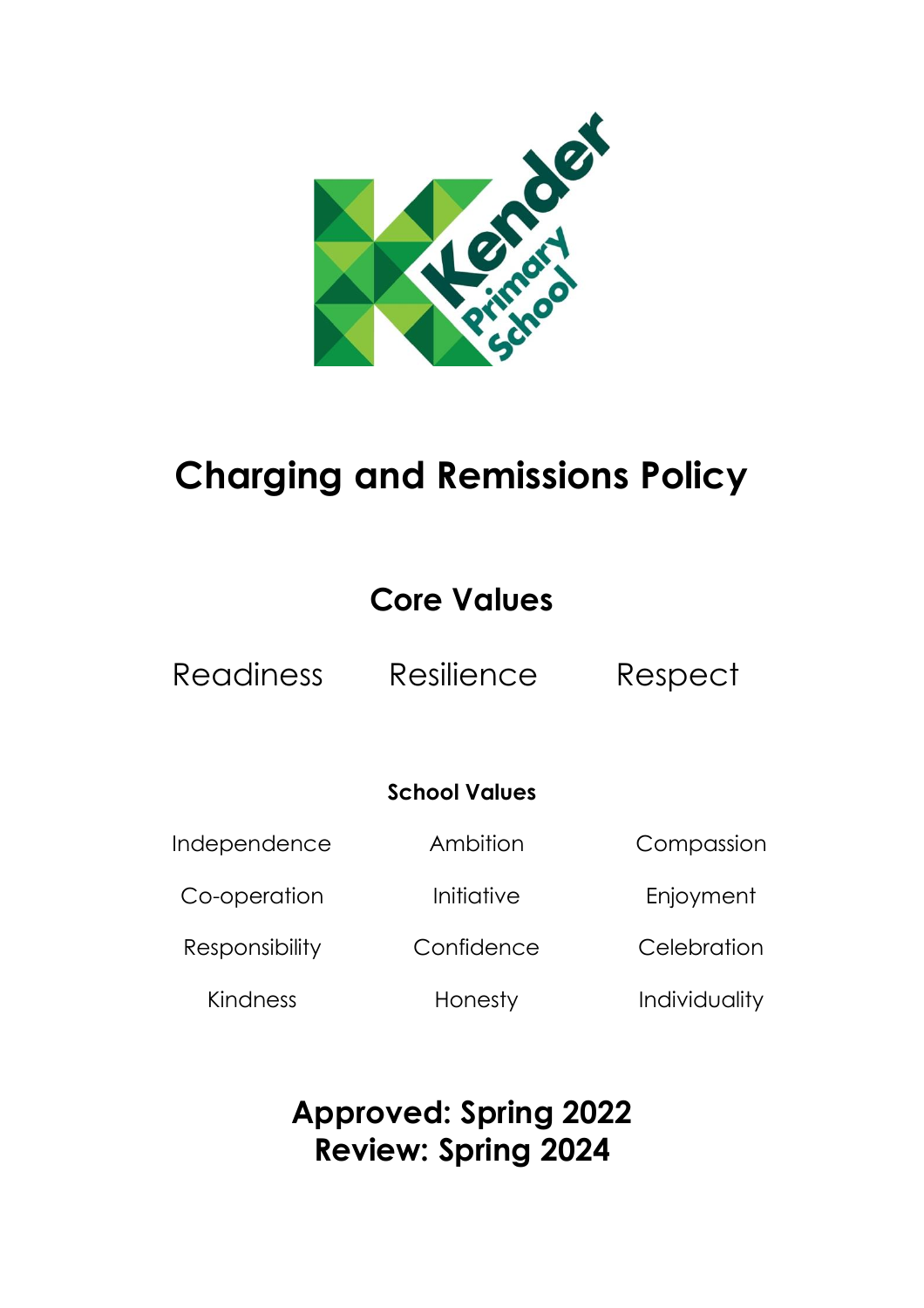#### **Introduction**

There is a duty on the Governing Body to determine and publish a policy on any charges and remission of charges to be made for pupils' school activities during school hours and extended school hours. This policy has been subject to consultation with staff, children, governors during November and December 2008 and was agreed by the Governing Body on 20 March 2009.

The policy will be reviewed regularly and, if necessary, republished, as and when it is appropriate to do so. It is the responsibility of the governing body to formulate and keep under review a policy on charges. Governors have discretion over what charges they make for pupils' activities. The governing body must also formulate a remissions policy to set out the circumstances in which they would remit all or part of the charges.

It is for individual governing bodies to determine their policy in relation to the Council's policy. The governing body's policy may be more or less generous than the LA's, as long as it meets the requirements of the law. It should reflect any special circumstances for the school.

This policy covers our charging policy for all additional services provided before or after normal school hours and for activities during holidays and weekends.

#### **Rationale**

Kender Primary School:

- may not charge for any activities which take place in school time, apart from instrumental tuition (excluding voice tuition) for individual pupils or pupils in groups of up to four;
- may not charge for any activity which is part of the syllabus of a prescribed examination or is required to fulfil statutory duties relating to the National Curriculum or to religious education even if it is out of school time;
- may not charge for a pupil who is looked after by a local authority;
- may invite parents and others to make voluntary contributions towards any part of the school's work;
- may charge for activities that are provided wholly or mainly outside school hours, as long as these activities are optional extras;
- may charge for board and lodging on residential courses.

#### **Statutory requirements**

Education Act 1996: sections 402, 450 – 458, 460 The Education (School Sessions and Charges and Remissions Policies) (Information) (England) Regulations 1999 Early Years Foundation Stage 2008 Statutory Framework 2021 The Education (Schools and Further Education) Regulations 1981 Further information 'A Guide To The Law For School Governors', Chapter 18, DCFS

#### **Our vision and values**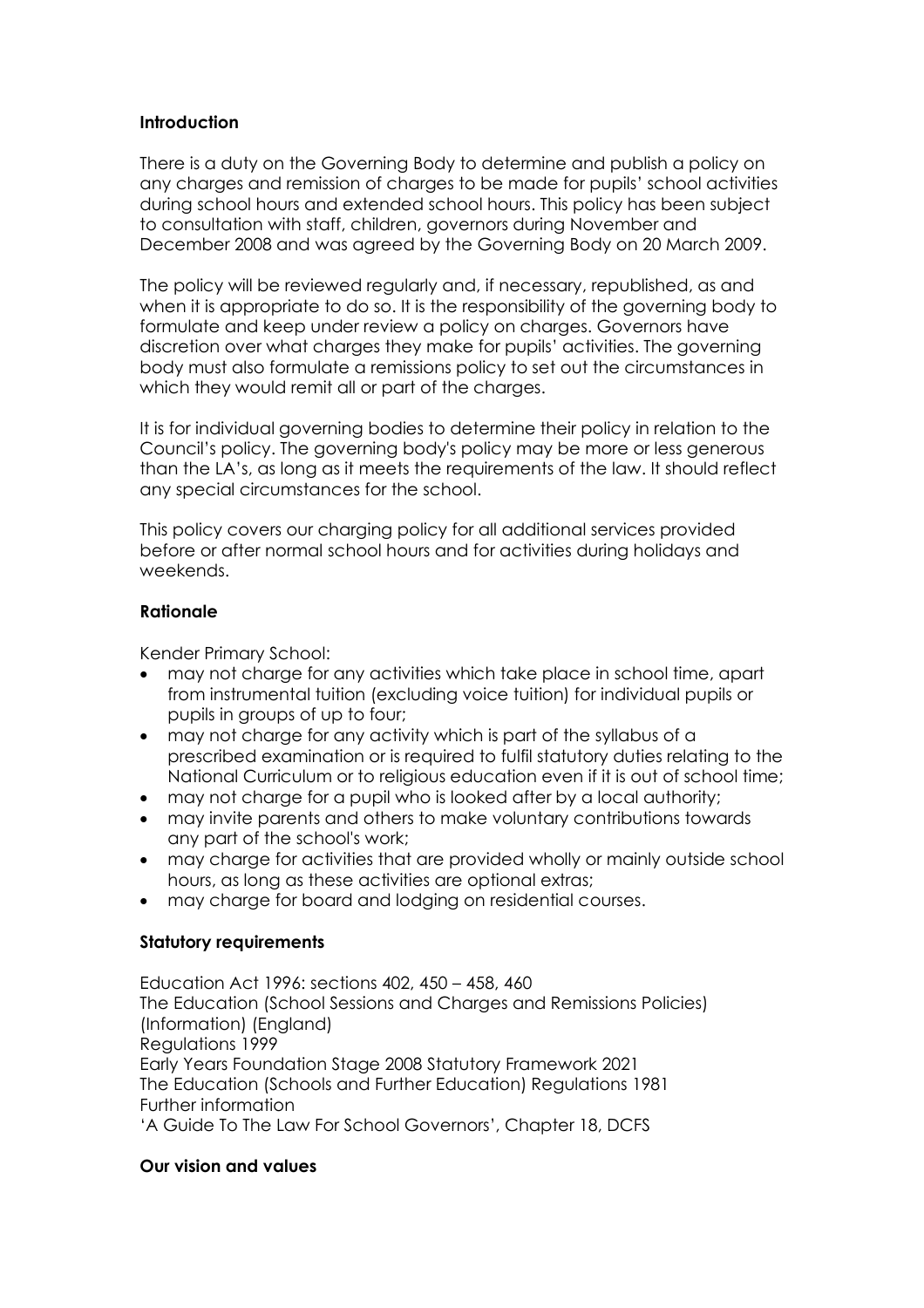- 1 Schools are expected to provide, where possible, extended nursery provision beyond the statutory free hours and are entitled to charge a fair rate for such provision. Any extended provision is to be provided in accordance with the Statutory Framework and Practice Guidance for the delivery of Early Years Foundation Stage Statutory Framework 2021.
- 2 Kender Primary School provides high quality educational provision. We aim to use spare capacity within its system to provide additional sessions for children attending the nursery for their statutory free sessions and to provide additional childcare both pre and post school.

#### **Our practice**

#### **1 Nursery places**

- 1.1 All children enrolled in the nursery have 15hrs entitlement to free education as either five morning or afternoon sessions. Where possible parents are given the choice of morning or afternoon sessions by agreement with the nursery leader but we cannot guarantee to accommodate preferred choices.
- 1.2 Provided there is capacity available parents will be able to purchase extended nursery provision by topping up their morning or afternoon session into a full day.
- 1.3 Parents are asked to sign an agreement relating to the payment of fees due in respect of the top up place.
- 1.4 Some children are entitled to 30hours entitlement to free education. Parents are required to submit the code giving them their entitlement to the SBM who checks that the code is live and then confirms the entitlement to the nursery who arrange admission. Charges are made for any hours taken up by the child over their 30hours free entitlement. Invoices are issued at the beginning of each half term showing the charges for that half term and in order to record payments.

#### **2 Wraparound care provision**

- 2.1 Kender Primary School provides additional childcare both pre and post school day. Provision must be pre-booked for child safeguarding reasons.
- 2.2 Parents are asked to sign an agreement relating to the payment of fees due in respect of the extended hours provision, including penalty fees for late collection. Invoices are issued at the beginning of each half term showing the charges for that half term and in order to record payments.

#### **3 After school clubs**

3.1 The school aims to provide a wide range of extracurricular activities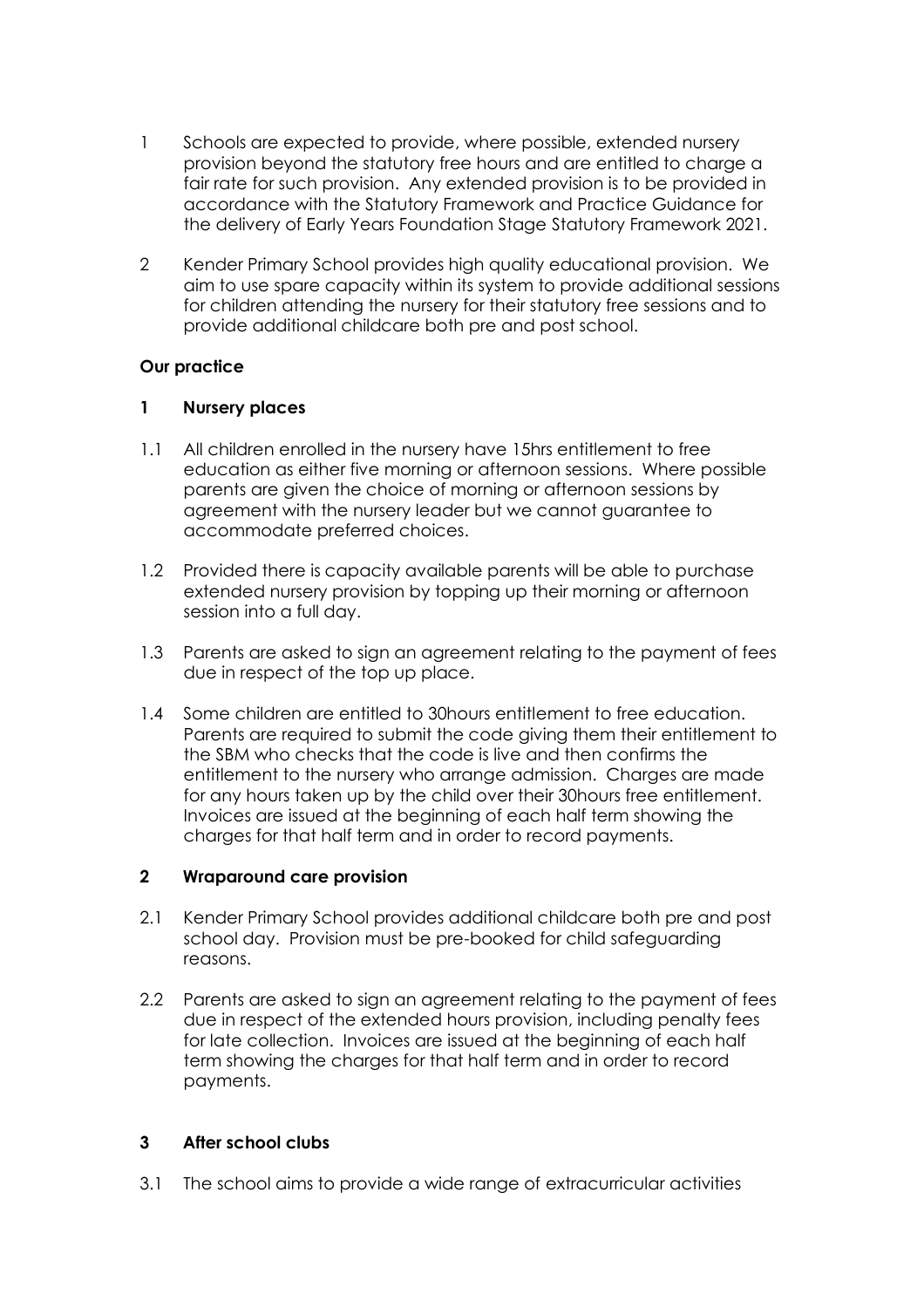which are run both during the school day and after school.

3.2 The school will charge for these extracurricular activities provided both in-house and via external providers. The school will use its Pupil Premium money to subsidise the costs of these clubs as appropriate. The charges made will not exceed the cost of the provision, including the cost of the staff giving any tuition.

#### **4 School visits, activities and events**

- 4.1 As part of the statutory provision of education, Kender Primary School arranges trips and visits to local events, activities and educational amenities. Parents will be informed in advance and be invited to make a voluntary contribution towards the cost of the trip.
- 4.2 Educational visits are designed to enhance the children's learning, understanding and enjoyment of the curriculum. However, they are usually expensive and without voluntary contributions, the frequency and number of visits would be limited.
- 4.3 Voluntary contributions may be requested to help with providing activities even though they may be part of the normal school day or part of the National Curriculum.
- 4.4 If voluntary contributions are requested for an activity, it is understood that there is no obligation to contribute and that if the parent is unable or unwilling to pay, the child will not be excluded from the activity.
- 4.5 The school will seek to raise additional funds, wherever possible, to totally or partially subsidise educational visits.
- 4.6 Recreational or voluntary visits will not be subsidised by the school and will be totally reliant on payments by parents.

#### **5 Extraordinary requests**

- 5,1 Any photocopy requested by parents relating to their child under the Freedom of Information Act will be charged at 30p per sheet.
- 5.2 Any report or data that is requested on a child for the purpose of a thirdparty private assessment requested by a parent (for example mid-year report for solicitors, private psychologist reports or solicitor reports) will be charged at 50p per sheet. The charge will also include a cost for staff time to sort and collate the relevant information (not less than £15 per hour) as well as postage.

#### **6 Remissions**

6.1 The fundamental aim of this policy is to ensure that all pupils gain fully from everything that the school is able to offer them and is based on an understanding of the relationship between low income, entitlement and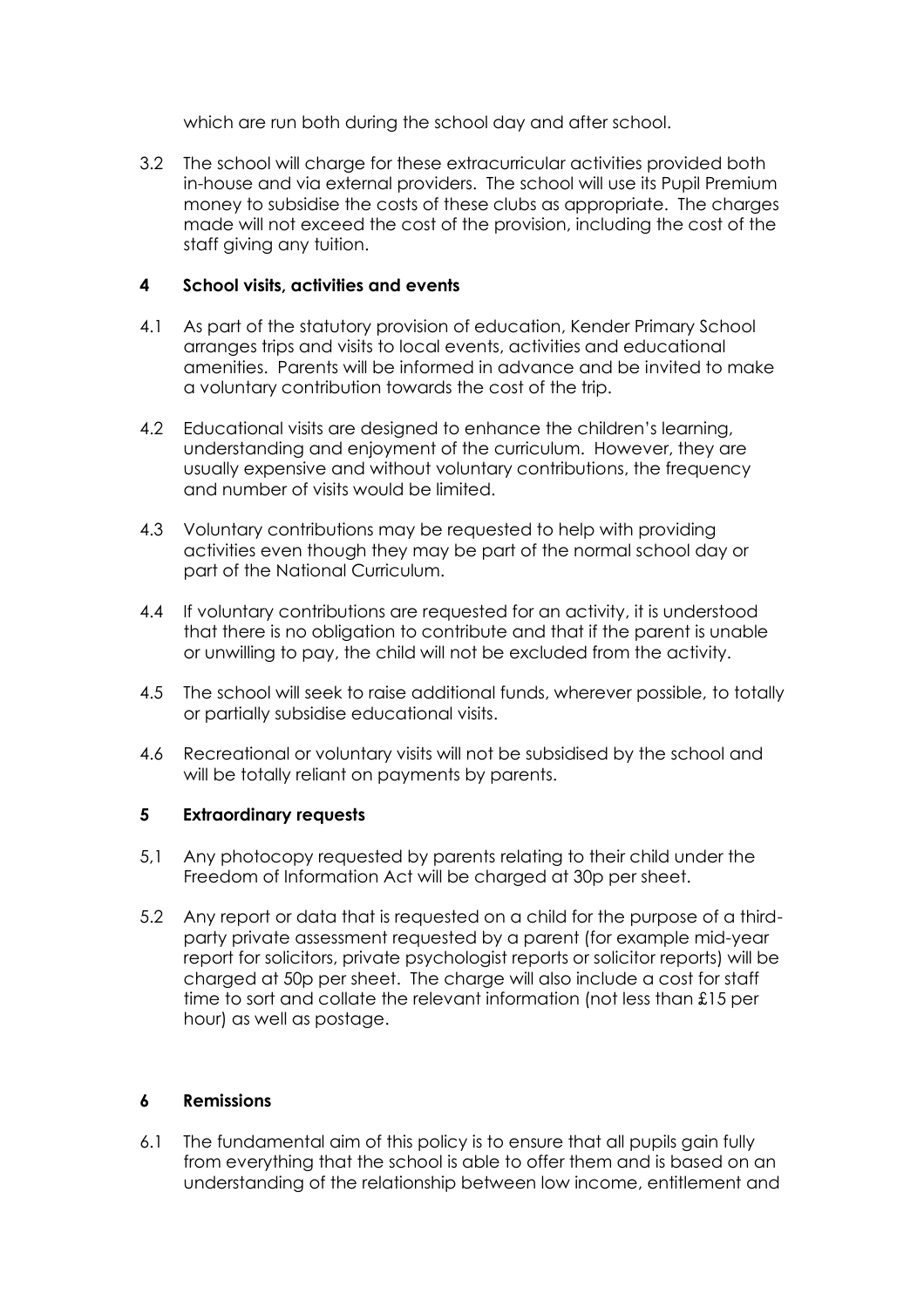access. This policy takes into account the very real and persistent difficulties which people on low income have in meeting the costs of educational activities for their children.

- 6.2 Although schools cannot charge for most aspects of day or residential visits, the DfE guidance explains that nothing in legislation prevents a school from asking for voluntary contributions. Furthermore, the Confederation of British Teachers UK says that although parents in receipt of some benefits are exempt from paying their children's board and lodging charges on residential trips, they should still be invited to contribute to the other costs associated with an educational visit, for example transport costs.
- 6.3 There may be cases of family hardship which make it difficult for pupils to take part in other activities for which a charge is made. When arranging a chargeable activity, the Governing Body will invite parents to apply in confidence for the remission of charges in part or in full. Authorisation of remission will be made by the Headteacher in consultation with the Chair of Governors and on a case-by-case basis.
- 6.4 No child will ever be denied access to curriculum-based visits or trips on the grounds of their parent's/carer's inability or unwillingness to contribute.

#### **7 Data protection of pupils and families**

Staff will ensure that children in receipt of subsidised provision are not publicly identified and/or stigmatised. This is particularly important as the fear of stigmatisation is often a key element in the non take-up of Free School Meals.

#### **8 Admission**

No charge is to be made for admission into Kender Primary School.

#### **9 Education during school hours**

- 9.1 With very few exceptions a charge for education is unlikely to be legal. Where an activity is part of the syllabus of a prescribed examination or is required to fulfil statutory duties relating to the National Curriculum or to religious education, then charges may not be made for tuition, materials or transport. This includes out of school activities, and transport to swimming or other sports facilities.
- 9.2 No charge will be made for materials to be used in craft and home economics lessons, although a charge may be levied if parents have indicated in advance that they wish to own a finished article. Any charge will not exceed the cost of materials. Alternatively the parent may be required to provide the materials in question.
- 9.3 The only area of school curricular provision for which a charge may be made is instrumental music tuition for individual pupils or pupils in groups of up to four where that tuition does not form part of the National